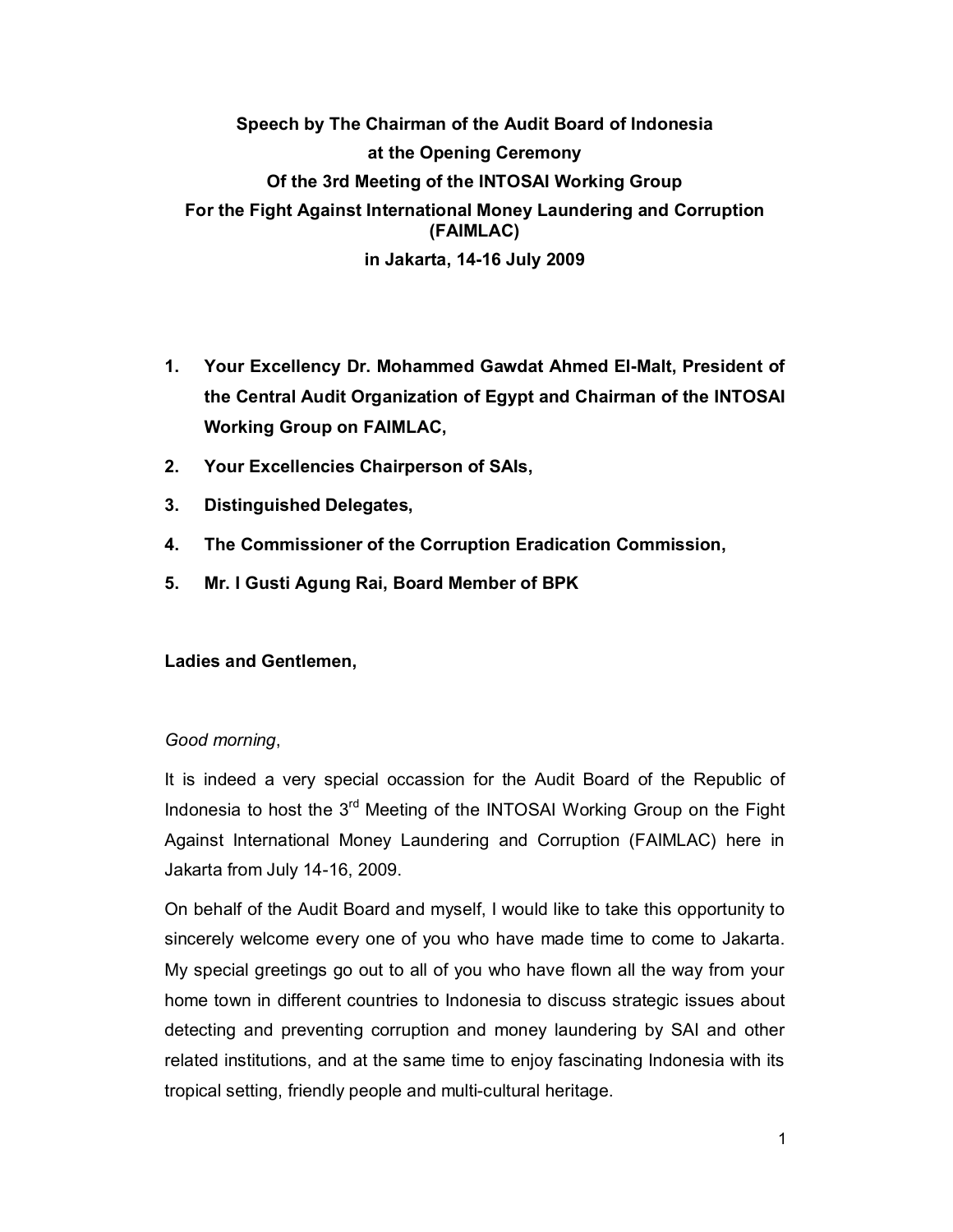#### **Ladies and Gentlemen,**

The fight against money laundering and corruption certainly requires strategic alliances among countries. This is feasible due to a widespread recognition of corruption and money laundering as a common enemy and the complexity of transnational crime in the modern world. Most countries have been establishing frameworks to identify suspicious activities and transactions, while also developing appropriate punitive actions for such crime. The roles of SAIs in the fight against money laundering differ depending on their individual audit mandates and responsibilities. It is up to each SAI to find the right balance of measures and strategies to combat money laundering in accordance with its own mandate.

As we know, the sole purpose of this Working Group is to promote a proactive role for international cooperation in the fight against money laundering and corruption. We need to share our ideas and experiences in a constructive discussion about the regulations, policies, strategies and programs to detect and prevent money laundering and corruption in various countries. All SAIs will certainly be able to learn from ideas and perhaps act on them as a way of complementing the limited authority they enjoy. In an attempt to achieve these objectives, the Audit Board of the Republic of Indonesia (BPK) is holding this important meeting.

## **Dear Participants,**

The fight against corruption has become a serious matter in Indonesia ever since national reform began after 1998 multidimensional crisis. Indonesia has adopted five policy measures to overcome the crisis and combat corruption. **First**, we have been eliminating rent-seeking activities by adopting orthodox supply side economic policies. **Second**, to reform public sector financial system. This includes refunctioning of BPK to regain its independence. **Third**, to reform government bureaucracy. **Fourth**, to step up law enforcement in eradicating corruption and money laundering. **Fifth**, to empower internal audit system of the government.